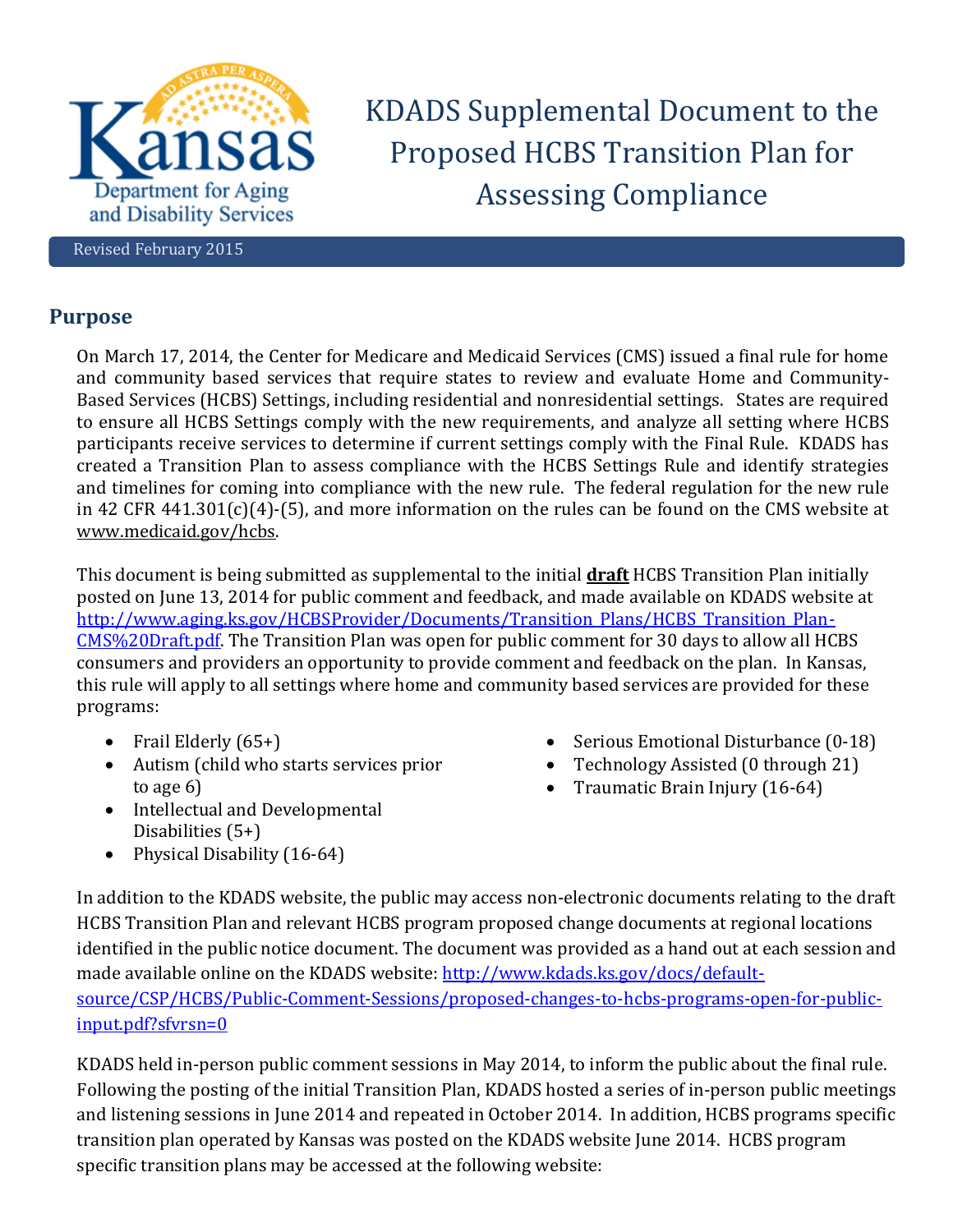# [http://www.kdads.ks.gov/commissions/csp/home-community-based-services-\(hcbs\)/hcbs-about](http://www.kdads.ks.gov/commissions/csp/home-community-based-services-(hcbs)/hcbs-about-page/hcbs-waivers)[page/hcbs-waivers](http://www.kdads.ks.gov/commissions/csp/home-community-based-services-(hcbs)/hcbs-about-page/hcbs-waivers)

Following the initial posting and CMS guidance, the draft Transition Plans is to be amended from the original posting to include additional dates and proposed timelines for coming into compliance with the federal rule. The proposed timelines was posted on KDADS website and presented at public information sessions held in November and December 2014. During the public sessions, KDADS presented information on the final rule, IDD and TBI specific transition plan and changes to the programs for the renewal. KDADS presented Autism, TA and SED program specific transition plans at public sessions held in February 2015. Prior to each session, KDADS posted following public notices and documents for public access to review and provide comments and feedbacks:

| 1. January and May 2014<br>• Tribal Notice<br>2. June 2014<br>• Draft HCBS Transition Plan<br>• Draft HCBS Program Specific Transition<br>Plan<br>• CMS Final Rule on HCBS Setting and<br><b>Assessment Survey</b> | 4. November 2014<br>• Public Information-Save the Date<br>• Public Notice of HCBS Renewals<br><b>Summary of Proposed Changes for Public</b><br>Comments<br>Summary of Changes for HCBS Final<br><b>Settings Rule - Transition Plan</b><br>5. January 2015 |
|--------------------------------------------------------------------------------------------------------------------------------------------------------------------------------------------------------------------|-----------------------------------------------------------------------------------------------------------------------------------------------------------------------------------------------------------------------------------------------------------|
| 3. August 2014                                                                                                                                                                                                     | • HCBS Transition Plan and Proposed                                                                                                                                                                                                                       |
| • Federal Rule Impacting Changes to HCBS<br><b>Programs Discussion Notice</b>                                                                                                                                      | <b>HCBS Program Changes</b>                                                                                                                                                                                                                               |

# *Public Engagement Plan-Draft Transition Plan Public Input Process*

| <b>Public Input Process</b>                       | <b>Start Date</b> | <b>End Date</b> |
|---------------------------------------------------|-------------------|-----------------|
| Online Provider Self-Assessment Survey            | May $20th$        | June 15th       |
| <b>Public Information Sessions</b>                | February          | July            |
| HCB Setting Transition Plan Public Comment Period | June 12th         | July 12th       |
| <b>HCBS Multi-Topic Listening Sessions</b>        | August 18th       | August 22nd     |
| <b>HCBS Renewals and Transition Plans</b>         | November 10th     | December 10th   |

Public notice regarding the final rule was shared with HCBS participants/ family members, providers and other stakeholders during the months indicated in the table below at the following forums:

| <b>Month</b>     | <b>Description</b>                                                                                                                                                                                                 | <b>Date</b>                                                                                                   |
|------------------|--------------------------------------------------------------------------------------------------------------------------------------------------------------------------------------------------------------------|---------------------------------------------------------------------------------------------------------------|
| February<br>2014 | • Lunch and Learn IDD Provider Calls<br>• Lunch and Learn IDD Consumer Calls<br>• HCBS Provider Forum                                                                                                              | Mon/Fri - 11-12 pm<br>Wed - 12 to 1 pm<br>3rd Tuesday of month                                                |
| March<br>2014    | • Lunch and Learn IDD Provider Calls<br>• Lunch and Learn IDD Consumer Calls<br>• HCBS Provider Forum                                                                                                              | Mon/Fri - 11-12 pm<br>Wed - 12 to 1 pm<br>3rd Tuesday of month                                                |
| April<br>2014    | • Lunch and Learn IDD Provider Calls<br>• Lunch and Learn IDD Consumer Calls<br>• HCBS Provider Forum<br>• Regional Public HCBS Information Sessions (450+ attendees)<br>• LTC Round Table Forum (200 + attendees) | Mon/Fri - 11-12 pm<br>Wed - 12 to 1 pm<br>3rd Tuesday of month<br>April 23rd<br>April $24 - 30$ <sup>th</sup> |

HCBS Settings Final Rule [2]Draft HCBS Transition Plan Supplemental Documents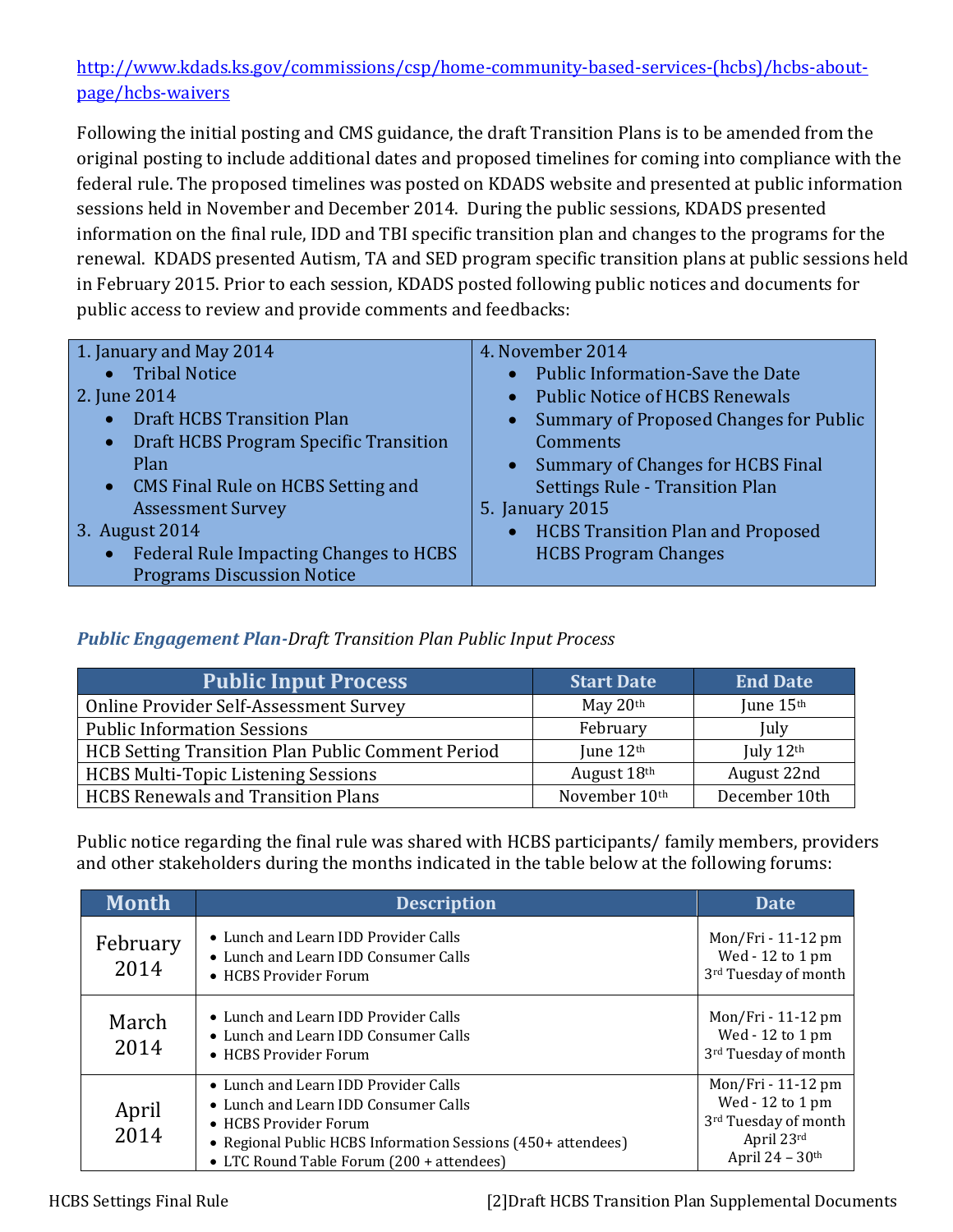| May<br>2014      | • Lunch and Learn HCBS Provider Calls<br>• Lunch and Learn HCBS Consumer Calls (every other week)<br>• HCBS Provider Forum<br>• Public Notice of HCB Setting Transition Plans                                                                                      | Mon - 11-12 pm<br>Wed - 12 to 1 pm<br>3rd Tuesday of month<br>May 1, 2014                            |
|------------------|--------------------------------------------------------------------------------------------------------------------------------------------------------------------------------------------------------------------------------------------------------------------|------------------------------------------------------------------------------------------------------|
| June<br>2014     | • Lunch and Learn HCBS Provider Calls<br>• Lunch and Learn HCBS Consumer Calls (every other week)<br>• HCBS Provider Forum<br>• Final Rule Information posted online - PowerPoint/Audio<br>• Public Comment Public Comment sessions (dates on<br>www.kdads.ks.gov) | Mon - 11-12 pm<br>Wed - 12 to 1 pm<br>3rd Tuesday of month<br>June 5 <sup>th</sup><br>June 16 - 19th |
| July<br>2014     | • Lunch and Learn HCBS Provider Calls<br>• Lunch and Learn HCBS Consumer Calls (every other week)<br>• HCBS Provider Forum<br>• Summary of Public Comments posted online<br>• Transition Plan submitted to CMS for review and approval                             | Mon - 11-12 pm<br>Wed - 12 to 1 pm<br>3rd Tuesday of month<br>July 15th<br>July $31st$               |
| August<br>2014   | • Public Comment Sessions (Multi-Topic Listening Sessions)                                                                                                                                                                                                         | August 18-25, 2014                                                                                   |
| November<br>2014 | • Public Comment Sessions<br>• Lunch and Learn                                                                                                                                                                                                                     | November 12-14, 2014<br>November 17th (11-<br>12noon & 5:30-6:30)                                    |
| December<br>2014 | • Lunch and Learn                                                                                                                                                                                                                                                  | 12noon-1:00pm                                                                                        |
| February<br>2015 | • Public Comment Sessions<br>• Conferencing option                                                                                                                                                                                                                 | February 4-5, 2015<br>February 10, 2015(11-<br>12noon & 5:30-<br>6:30 <sub>pm</sub>                  |

The draft Transition Plan is available online on the KDADS website for individuals, providers and stakeholders to review. It can be found on the KDADS website at [www.kdads.ks.gov](http://www.kdads.ks.gov/) or access to the documents is available in three ways:

You may access the documents three ways:

- **Online:** [www.KDADS.ks.gov](http://www.kdads.ks.gov/) on the home page
- **In Person:** At your local Community Developmental Disability Organization (CDDO), Aging and Disability Resource Center (ADRC) or Center for Independent Living (CIL).
- **By Email:** [HCBS-KS@kdads.ks.gov](mailto:HCBS-KS@kdads.ks.gov) Please notify us if you need an accommodation

A summary of public comments and frequently asked questions is available online and upon request.

# **Summary of Public Comments and KDADS Action in Response to Public Comment**

Kansas offered various opportunities for securing public comments regarding the proposed work plan in response to the HCBS Settings Final Rule. The draft transition plans were posted online and a 30 day comment period was open between June 14, 2014 and July 15, 2014. Opportunities were provided through statewide conference calls and in-person public information session held in (Lawrence, Topeka, Wichita) during the week of June 16-23, 2014. Additionally, the public was invited to submit comments through the HCBS general email address [\(HCBS-KS@kdads.ks.gov\)](mailto:HCBS-KS@kdads.ks.gov), by phone, by fax, or by mail. The purpose of the sessions was to meet two primary objectives:

1. To meet requirements for public comment period on the HCBS transition plan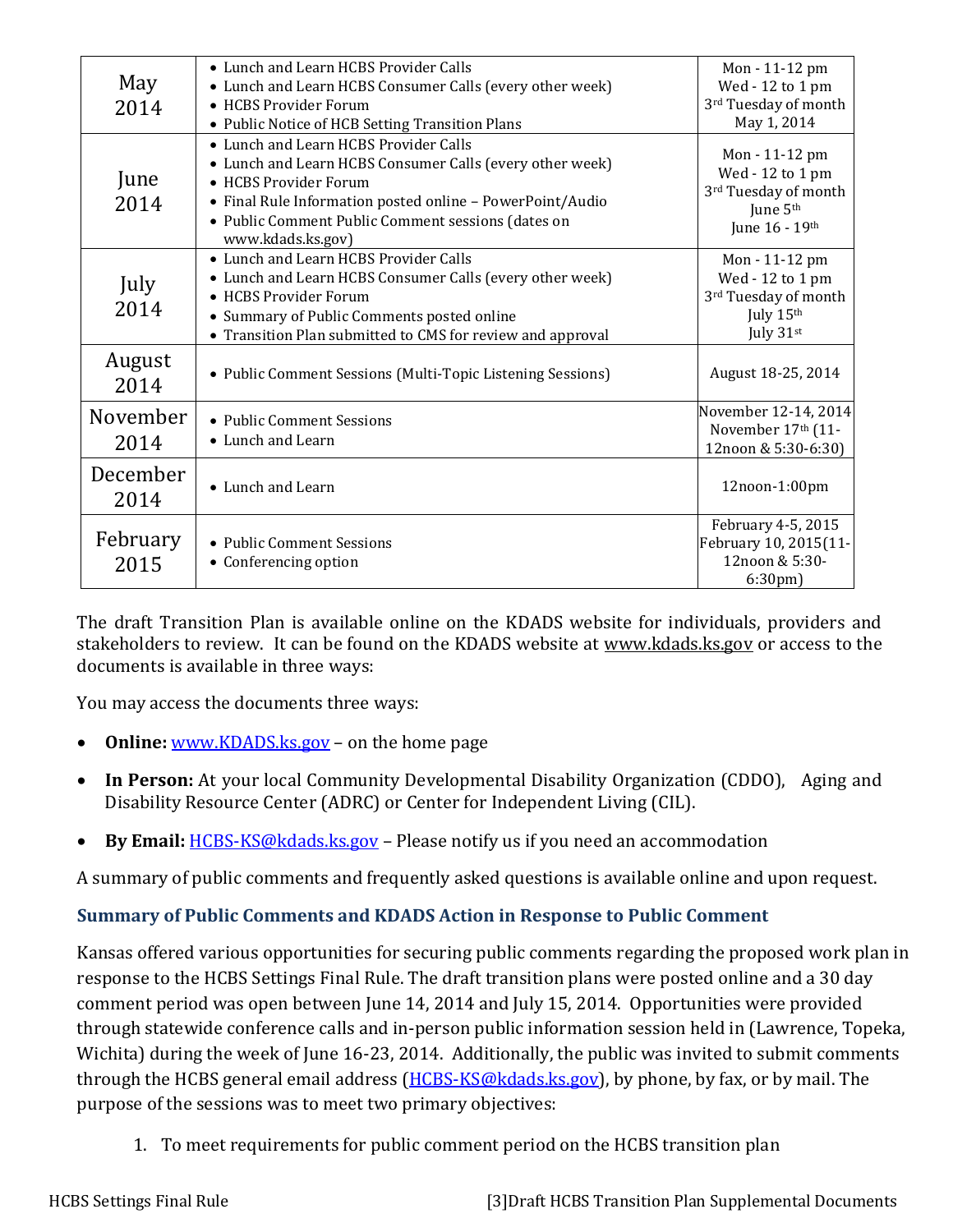2. To listen to comments from the public, record the comments, and submit a summary with the transition plan to CMS.

**Format for each session:** Wichita State University Center for Community Support and Research (CCSR) staff opened the meeting, logistics. KDADS state staff presented background information and draft transition work plan, including information regarding providers self-assessment surveys (due June 30). KDADS staff provided handouts on the statewide transition plan, HCBS Final Rule and FAQs relating to the final rule. The facilitator, CCSR asked the following questions in each public sessions and conference call and provided opportunities for attendees to dialogue with each other in small groups, while KDADS listened to the discussions. KDADS encouraged the public to attend in-person meetings to provide comments and feedback, in the event in-person attendance was not possible, the public should contact KDADS directly in person or by phone at the number provided in the public notice.

#### **The following specific questions were asked by Wichita State University (WSU) Facilitators during these sessions:**

- What questions or understanding or clarification do you have related to the rule you just heard about?
- What is already working in Kansas?
- Where are we already complying?
- What do you like about home and community based settings?
- Based on what you heard today, what concerns do you have?
- What might need to be changed or improved to come into compliance with the rule?
- What do you think our biggest compliance issues will be?
- What other types of settings should the state consider?
- What other questions should the state be thinking about?

Comments are grouped by date and session type. CCSR collected general comments and confirmed attendees understanding of information being presented. Comments from a single person that covered multiple issues may have been divided into categories of facilitated questions as noted above; however, written comments are included verbatim. Comments received in-person has been paraphrased by the facilitator and by confirming with the person making comments the information was captured correctly.

Kansas hosted an additional week long public information session statewide during the week of August 18-25, 2014 to recap the HCBS Setting Final Rule. The additional public comment sessions was intended to seek consumer and stakeholder feedback on the Department of Labor Rule, and proposed waiver amendments (Autism and Technology Assisted) programs; and renewals (Frail Elderly, Intellectual Developmental Disability, Physical Disability and Traumatic Brain Injury) programs to be submitted 9/30/14. In these sessions, Kansas provided a short summary of the HCBS Final Rule, the transition plan and what it means to consumers. The session was well attended by many HCBS consumers and family members, the overall message regarding the HCBS final rule and the transition plan was well received by the majority.

#### **Consistently, Kansas heard consumer, family and provider concerns/ comments relating to the following examples summarized below:**

- Will every setting receiving HCBS funding be assessed?
- Is the state expecting further guidance on person-centered planning and conflict-free case management?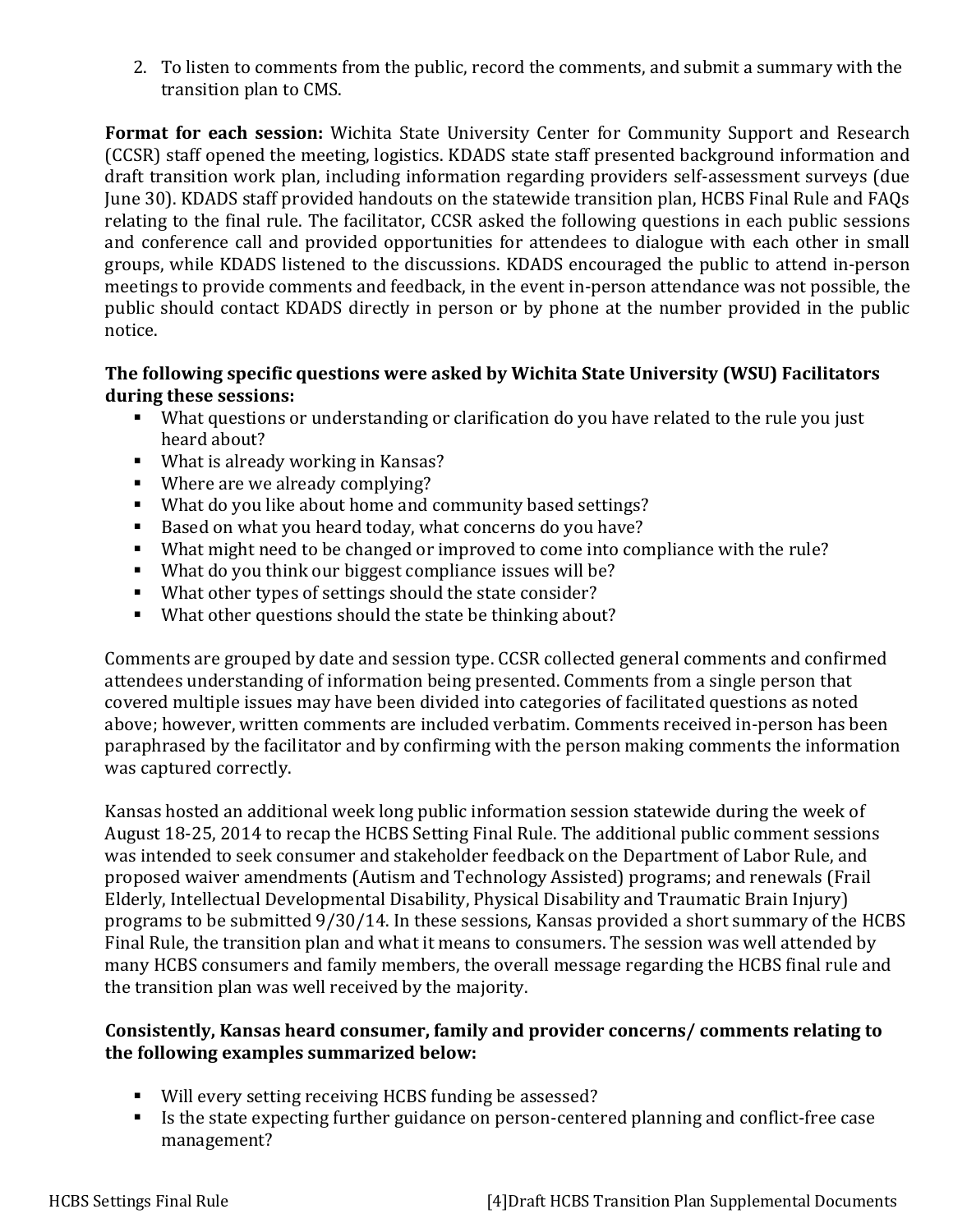- Do other settings where people go have to come under the HCBS final rule guidelines? Like the YMCA, or a cruise ship.
- Do those settings have to come into compliance?
- In a group home, does the "able to lock their own door" part apply to the whole house, or each individual?
- It might not be safe for every individual to be able to lock themselves behind a closed door. Will provision be made for those exceptions?
- Where it says that individuals should be able to access communication through text message and email, is it expected that providers would provide those tools, or that the individuals would?
- Where do we see this final ruling affecting individuals who live in group homes?
- They've lived there for 15-20 years; this is a family for them.
- They have a few hours of independent time during the day.
- Is this something where we're going to have to encourage them to move?
- How vulnerable is too vulnerable to live alone in the community?
- Do all waivers have a full 5 years to get in compliance?
- Some appear to have only 12 months. Kansas will assess settings and may request 5 years for transitions. What factors will the state be looking for when assessing provider controlled setting?
- Is the tool for assessing provider setting exact same for all waivers? Are they going to be the same?

In November 2014, Kansas sought feedback from the public regarding multiple HCBS (FE, I/DD, PD and TBI) programs being submitted for renewal and recap of the Statewide Transition Plan in addition to the program specific plan. During this comment period, Kansas did not receive any comments or concerns regarding the Statewide Transition Plan or the HCBS program specific plans.

In February 2015, Kansas provided an additional public comment opportunity regarding the draft Statewide Transition Plan and the program specific transition plan during the Autism, TA and SED program specific amendments public sessions. Kansas heard the following public comments during these sessions:

- Are there current providers who will be excluded from the final rule?
	- o When will that be decided? When will the state check the agencies to see if they are in compliance?
- What will self-assessment survey look like? What will we be reporting?
- Will we still have the specific manuals for different waivers or will you create one manual for all waivers?
- Some of the requirements are not realistic. How are you going to transition someone who needs so much help? Who is going to do it? Guardian? Family? Are there exceptions?
- Assessment: will it be for foster families too?
- Will the CDDO be doing the assessment?
- Are they (state) going to every individual location for assessment?
- If you send out information packets for individuals getting services to fill and send back, how many do you expect to get back?
- At what point will state establish a baseline for HCBS requirement?
- What can the guardian (IDD) do? Are they (IDD participants) going to have their guardian do the care?

The public sessions provided Kansas with valuable information as we move into the next phase of the transition plan. The majority of the comments and feedback received from the initial public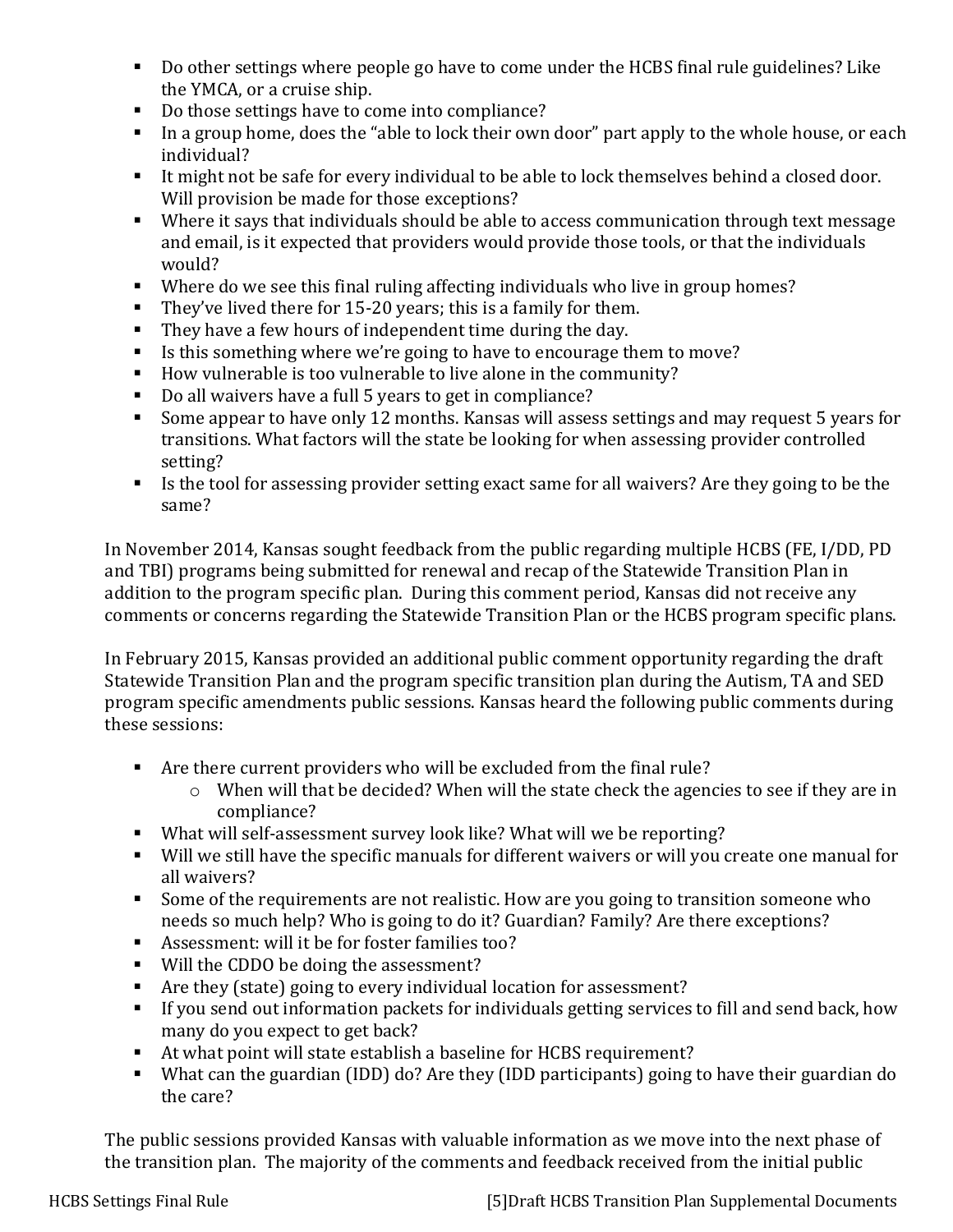sessions centered on concerns relating to individuals preferences for HCBS settings; and health and safety risk factors that requires a setting to have controls in place that may prohibit settings from coming into compliance with the Final Rule.

The facilitator (CCSR) collected and summarized the comments and information from in-person meetings, teleconferencing, and by email and provided a themed summary. The feedbacks have been reviewed and are ready to be incorporated into the waivers for submission. Comments and feedbacks received during the public sessions unrelated to materials being presented for public comments are addressed individually as it arises.

In addition to the in-person Public Sessions and teleconference options, the public may provide comments and feedback by submitting their comments through the feedback portal that will be available to the public on the KDADS website following the close of the public information sessions at [www.kdads.ks.gov](http://www.kdads.ks.gov/) or by submitting comments and feedback via KDADS direct email box at [hcbs](mailto:hcbs-ks@kdads.ks.gov)[ks@kdads.ks.gov](mailto:hcbs-ks@kdads.ks.gov) .

#### **Summary of Public Comments**

KDADS has concluded its additional public comment period which ended February 25, 2015. In review of all comments and feedback received by Kansas, the comments received are summarized as follows:

- $\triangleright$  Kansas heard relevant concerns relating to individuals preferences for HCBS settings; and health and safety risk factors that requires a setting to have controls in place that may prohibit settings from coming into compliance with the Final Rule
- $\triangleright$  Concerns as to whether the requirements are realistic and supports an individual's choice of living arrangement or providers
- $\triangleright$  Concerns relating restrictions necessary for protecting an individual's health and safety
- $\triangleright$  Specific type of assessments to perform evaluations, applicability to certain group of consumers and provider groups
- $\triangleright$  How baseline will be established for compliance
- $\triangleright$  Inquiries as to whether assessments will be conducted onsite and who will be performing the assessments.
- $\triangleright$  Concerns relating to who will be responsible for providing care to the individual if the setting is out of compliance and the individual have to move to an alternate setting
- $\triangleright$  Concerns relating to the timeframe for coming into compliance with the final rules
- $\triangleright$  Concerns relating to requirement of provider owned settings to provide units with lockable entrance doors, this may not be possible for settings that serve individuals with health and safety risks

These comments and feedbacks are valuable and will be considered as part of the assessment design to ensure the feedback received is addressed in the transition process. As a result of the public comments and feedbacks, Kansas concludes the following:

- $\checkmark$  It is likely some settings will not comply with the HCBS settings requirement
- $\checkmark$  It will be necessary to explore possible options to allow exceptions for individuals where the HCBS setting may be assessed out of compliance with the final rule
- $\checkmark$  Moving an individual to an HCBS Final Rule compliant setting may threaten the health and welfare of the person
- $\checkmark$  Higher scrutiny may be necessary for individual choice to reside in a setting deemed out of compliance with the final rule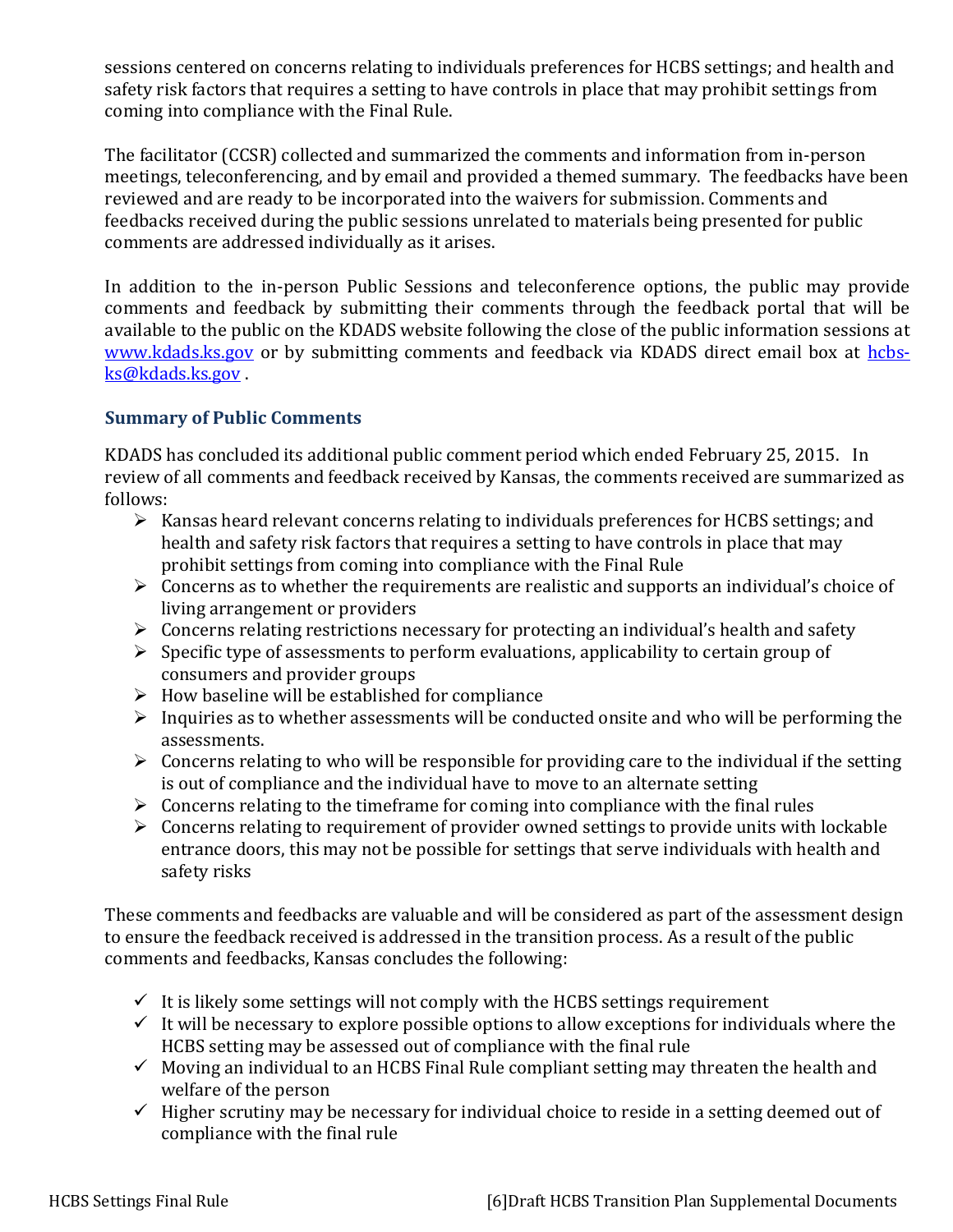$\checkmark$  Remediation and corrective plan will need to take into consideration individual choice and preferences when the individual's health and safety is not at risk

Following this conclusion and pending Kansas assessment of compliance, Kansas will assume from the comment and feedback that some HCBS settings in Kansas may not be deemed compliant with the final rule. At this time, Kansas neither agrees or disagrees with the comments and will reserve its determination of compliance with the final rule when the opportunity for conducting State assessment of compliance is concluded. Kansas anticipates the state assessment will be completed within six months of CMS approval of the proposed changes to the Transition Plan timeline as identified below.

#### **Proposed changes to the Transition Plan – Identified in Red**

By April 1, 2015, KDADS will produce an overall summary of:

- Public comments received regarding the initial **draft** Transition Plan
- Inventory and description of all HCBS settings
- How setting types meet or does not meet the federal HCBS settings requirements

By May 1, 2015, KDADS will provide a detailed assessment plan

- To complete assessments for HCBS Settings
- To identify areas of non-compliance that needs to be addressed
- To identify the number of individuals affected by the HCBS Settings Rule

By January 1, 2016, KDADS will publish a compliance plan

- To ensure the health and safety of participants who reside in locations that need to meet corrective action requirements for setting to come into compliance during the State's specified transition timeline
- To move individuals to compliant settings, if necessary

From May 2015 through October 2015, KDADS will begin conducting HCBS provider assessments for all residential and non-residential settings and develop a compliance summary from each provider type and identify areas of non-compliance for further review. This assessment will provide the basis for identifying, settings in compliance with the rule, settings requiring heightened scrutiny, and settings no longer qualifying for HCBS.

KDADS will assess all provider setting types to identify the scope of compliance and measure the impact on individual HCBS participants within 180 days of approval of the Transition Plan. The assessment will identify non-compliant settings and barriers to achieving compliance that require additional time to address. The assessment will also identify settings which are deemed ineligible by the new rule for which relocation of HCBS participants will be required. Kansas will use selfassessments, attestations, policy and record review, participant and provider interviews, observations, and other tools to determine compliance with respect to the new rule.

In calendar year 2015, the State will review existing policies, regulations and statutes to identify barriers to compliance or conflicting information that hinders compliance. State law changes will be initiated to ensure compliance with HCBS Settings Rule and other elements of the CMS Final Rule, if appropriate.

By January 2016, KDADS will notify all HCBS settings and providers of their compliance with the new Final Rule. All settings that are currently in compliance will be identified and shared publically with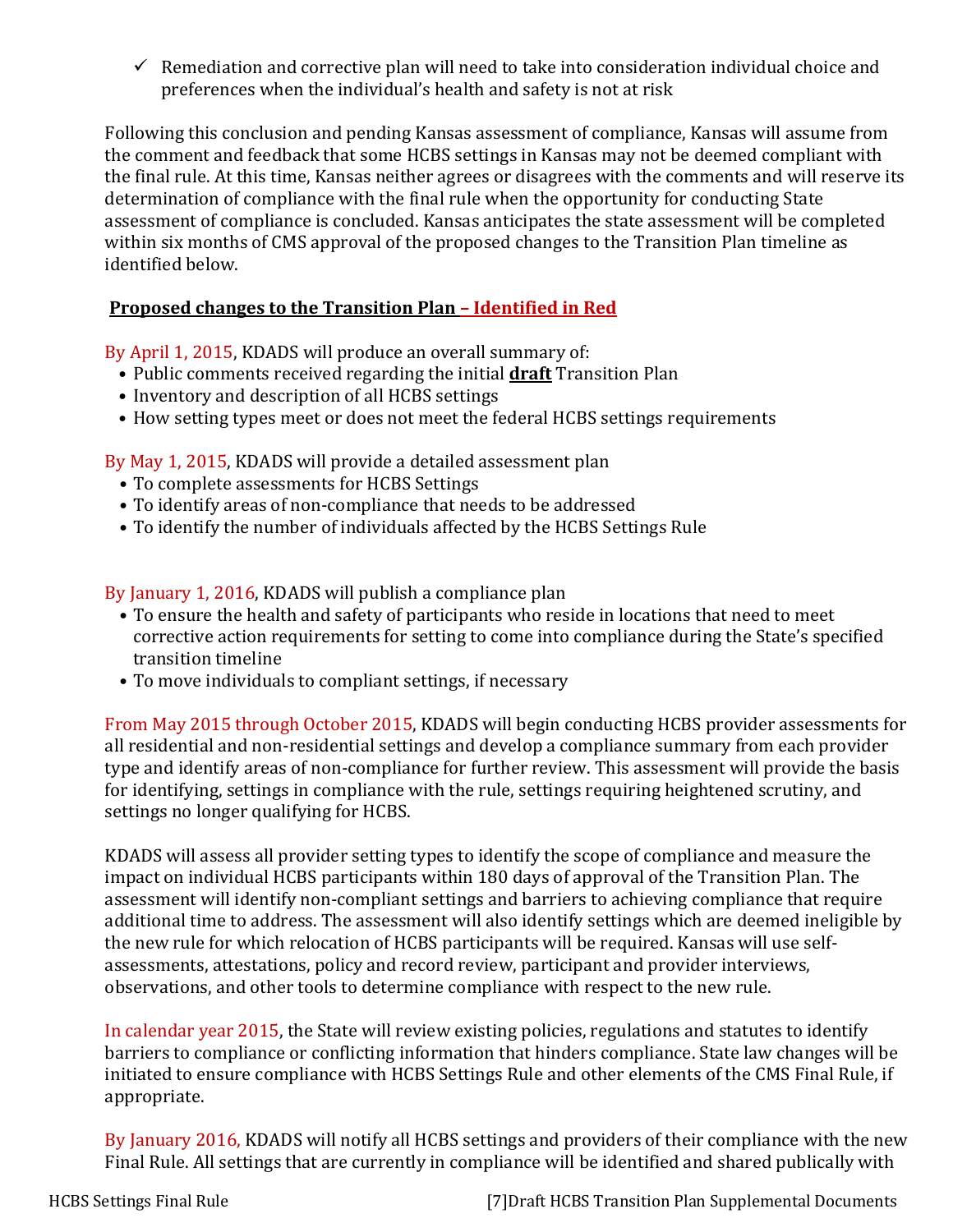MCOs, stakeholders and consumers. HCBS settings that need additional time to come into compliance will be notified of non-compliance areas, timelines for compliance, and benchmarks to achieving compliance within the shortest timeframe possible.

By January of 2016, for settings that are not compliant with the new Final Rule, the State will ensure appropriate transitions by working with stakeholders and community partners. Between July 2015 and December 2015, additional stakeholder input will be required to develop a comprehensive plan for transition. However, all HCBS participants will be afforded education and information about their rights and responsibilities prior to a transition from a non-compliant setting to a compliant setting. By July 1, 2016, the State will establish a transition policy for relocation or transition to compliant settings after public input and comment that will address the process for transition, ensure choice is provided, and identify timeframes for appropriate transition.

By March 17, 2019, the Kansas Department for Aging and Disability Services (KDADS) will ensure that all residential and non-residential locations where a person receives home and Communitybased services (HCBS) through Medicaid allows individuals to be integrated in and have support for full access to services in the greater community, including opportunities to seek employment and work in competitive integrated settings, to control personal resources, and to engage in community life in the same way as individuals not receiving Medicaid HCBS.

#### **Summary**

During 2015, KDADS will assess all HCBS Settings by October 31, 2015 to identify settings that comply with the HCBS Setting Rule and review state law and program policies that may need to be changed. KDADS will make changes to the Transition Plan in 2015 to set more specific timelines and benchmarks for compliance. By December 31, 2015, KDADS will identify all providers and individuals who may be affected by the changing rules and seek public input on timeframes and benchmarks. During 2016, KDADS will notify all HCBS providers of non-compliance areas, timelines for compliance and benchmarks for achieving compliance in the shortest period possible. KDADS may change the Transition Plan to ensure compliance with the HCBS Setting Rules based on the State's Transition Plan for Access, Compliance and Public Engagement.

# **Questions and Comments**

Questions and Answers are made available online and shared through appropriate public sessions, conference calls, listservs and bulletins during the comment period. A summary of responses are available on the website after the public comment period has ended for the draft Transition Plan or any changes to it, and the summary of responses will be provided to CMS as part of the Transition Plan submission.

Comments and Public Input on this Transition Plan can be submitted to KDADS during the comment period the following ways:

- **In Person:** HCBS Setting Final Rule Public Comment Sessions in June and as scheduled
- **By Phone:** Designated Provider and Consumer Lunch and Learn Calls, Provider Forums
- **By Email:** [HCBS-KS@kdads.ks.gov](mailto:HCBS-KS@kdads.ks.gov)
- **By Mail:** KDADS, Attn: HCBS Programs, 503 S. Kansas Ave, Topeka, KS 66603.
- **By Fax:** 785-296-0256

Additional Questions can be submitted to KDADS at any time the following ways:

HCBS Settings Final Rule [8]Draft HCBS Transition Plan Supplemental Documents